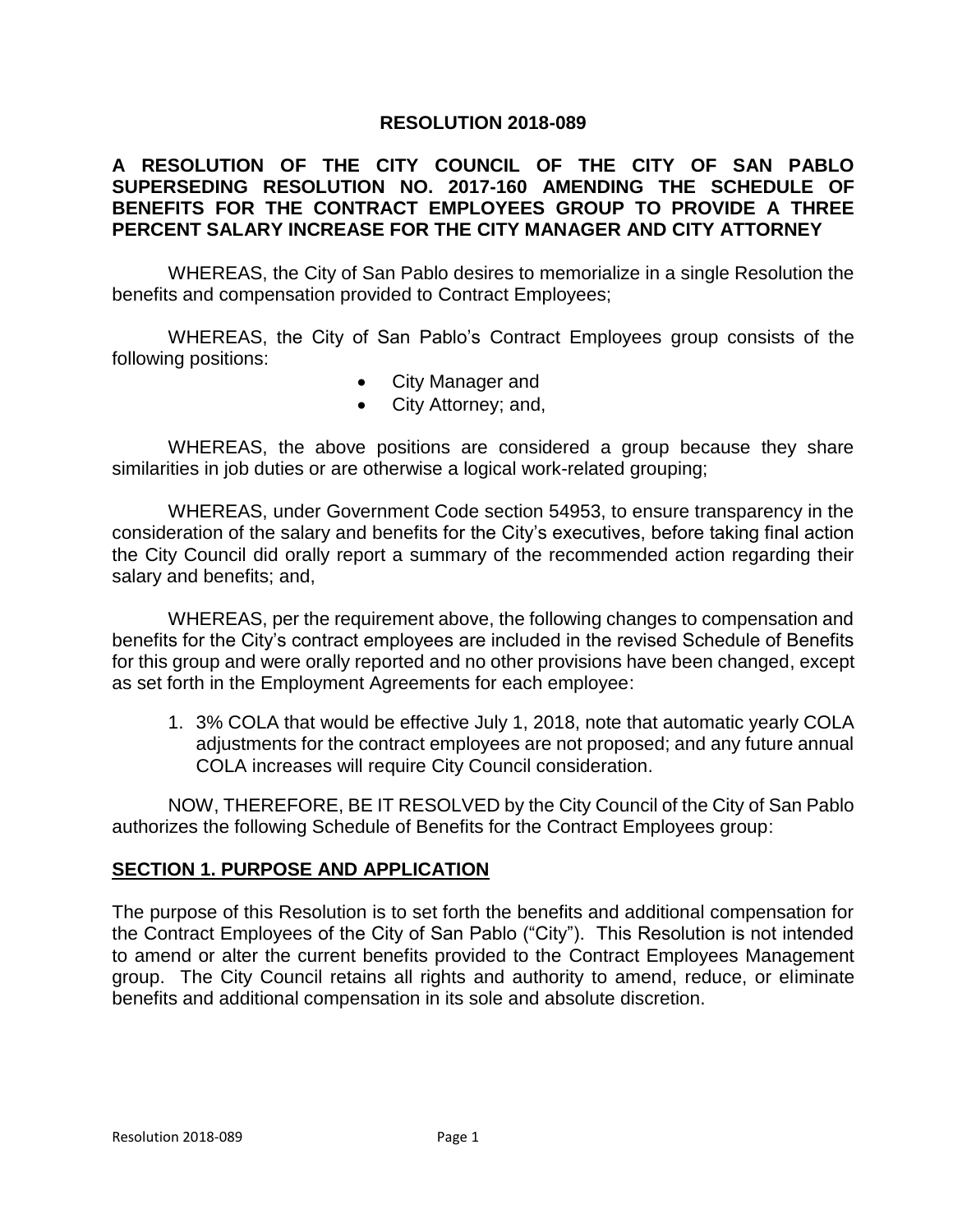This Resolution shall be applicable to the following Contract Employees:

- A. City Manager
- B. City Attorney

## **SECTION 2. HEALTH BENEFITS**

Employee shall receive medical and dental benefits for himself and dependent family members, as follows:

### A. Medical Insurance

The City is a participating employer in the Public Employees' Medical and Hospital Care Act (PEMHCA), the medical insurance program sponsored by CalPERS. Upon the City's adoption of the amendment to the City's contract with CalPERS for PEMHCA participation, the maximum City contribution per month for medical insurance for each active employee and each qualifying annuitant enrolled in CalPERS health insurance through the City shall be the minimum employer contribution as determined by CalPERS.

### B. Flexible Benefit Plan

The City maintains a Flexible Benefit Plan that constitutes a cafeteria plan within the meaning of Section 125 of the Internal Revenue Code. The Flexible Benefit Plan allows active employees to pay for actual medical plan premiums and other qualified expenses on a pre-tax basis.

Between January 1, 2018 and June 30, 2019, the City will contribute, on behalf of each eligible employee enrolled in City-provided health insurance, solely for the purchase of medical insurance coverage that is affordable and provides minimum essential coverage as defined by the Affordable Care Act, an amount up to:

- ninety percent (90%) of the premium for the employee's selected, City-provided group health insurance plan at the selected level of coverage up to the amount equal to ninety percent (90%) of the selected level of coverage for the Kaiser plan;
- minus the City's minimum, monthly employer contribution required for participation in PEMHCA.

The employee health insurance premium cost-share for employees enrolled in Kaiser coverage shall not exceed one hundred and fifty dollars (\$150).

Effective July 1, 2019, the City will contribute, on behalf of each eligible employee enrolled in City-provided health insurance, solely for the purchase of medical insurance coverage that is affordable and provides minimum essential coverage as defined by the Affordable Care Act, an amount up to: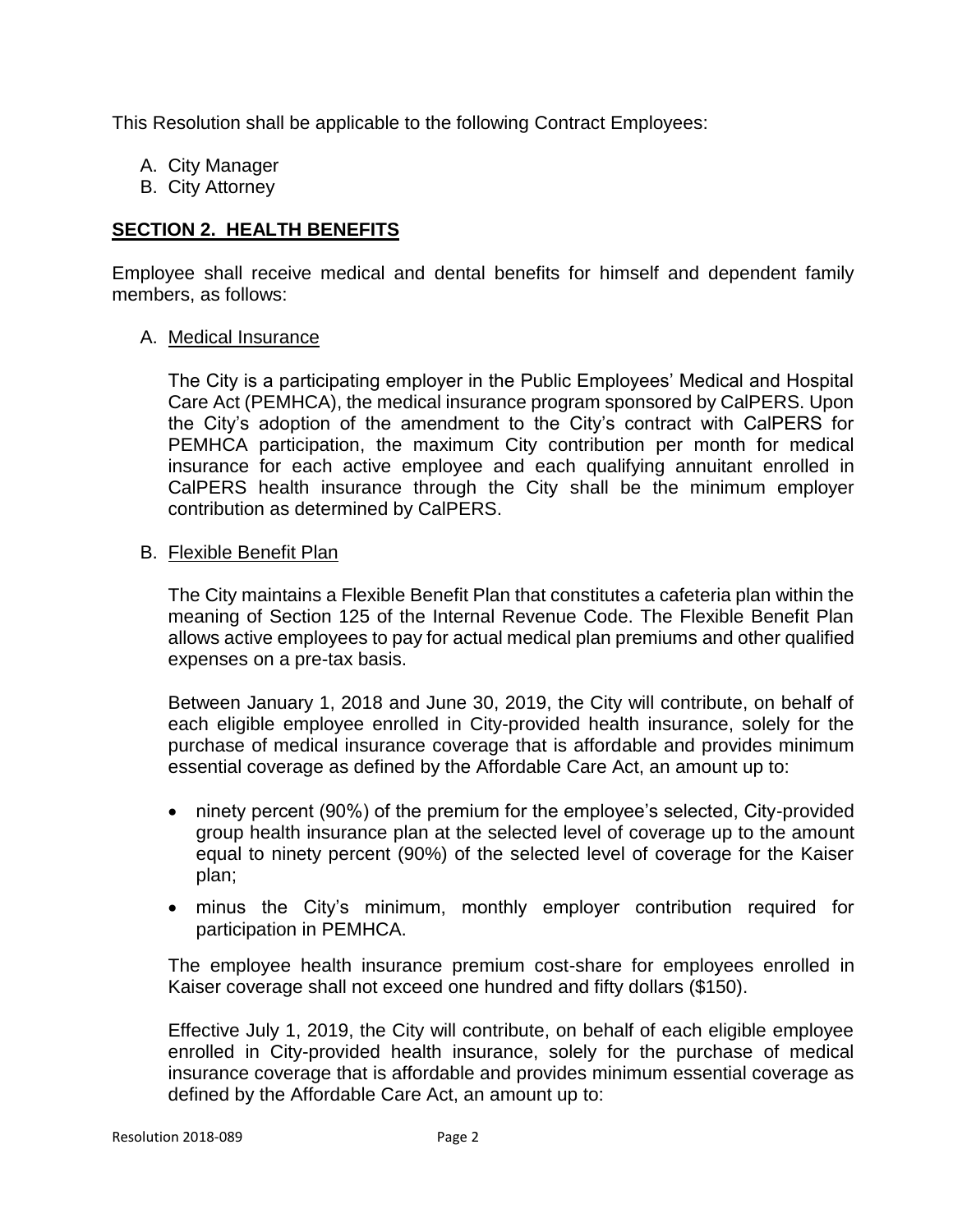- ninety percent (90%) of the premium for the employee's selected, City-provided group health insurance plan at the selected level of coverage up to the amount equal to ninety percent (90%) of the selected level of coverage for the Kaiser plan;
- minus the City's minimum, monthly employer contribution required for participation in PEMCHA paid separately by the City to CalPERS.

### C. In Lieu or Dual Medical Coverage

In the event employee elects to waive participation in City-provided health insurance due to coverage in a group health plan from another source (e.g. spouse, parent, etc.), employee shall receive the appropriate in-lieu amount:

\$500.00 – Family coverage or two-party coverage \$350.00 – Single party coverage

The employee may receive the in-lieu amount in cash (taxable) or they may elect to contribute the in-lieu amount (not taxable) towards the 457 ICMA Deferred Compensation Plan as a supplemental retirement benefit.

To elect this option, employee shall demonstrate that he or she is adequately covered at the applicable level of coverage by another source of group health insurance. If an employee loses primary coverage, he or she shall be covered by the City health plan as soon as possible, in accordance with CalPERS regulations and this schedule of benefits.

The City's obligation to pay the in lieu amount may be conditioned upon the employee providing reasonable evidence and attestation that the employee and all individuals in the employee's expected tax family have alternate minimum essential coverage for every plan year in which the employee receives the in lieu amount, in accordance with. IRS requirements for an eligible opt out program.

The City shall not pay the in lieu amount if the City knows or has reason to know that the employee or individual in the employee's tax family does not have qualifying alternate coverage.

#### D. Dental Plan

If the employee enrolls in the City-provided dental insurance plan, the City will contribute through the Flexible Benefit Plan the full premium for dental insurance coverage (which includes a 50/50 orthodontia plan for children only with three thousand dollars (\$3,000) maximum) for employee and eligible dependent family members.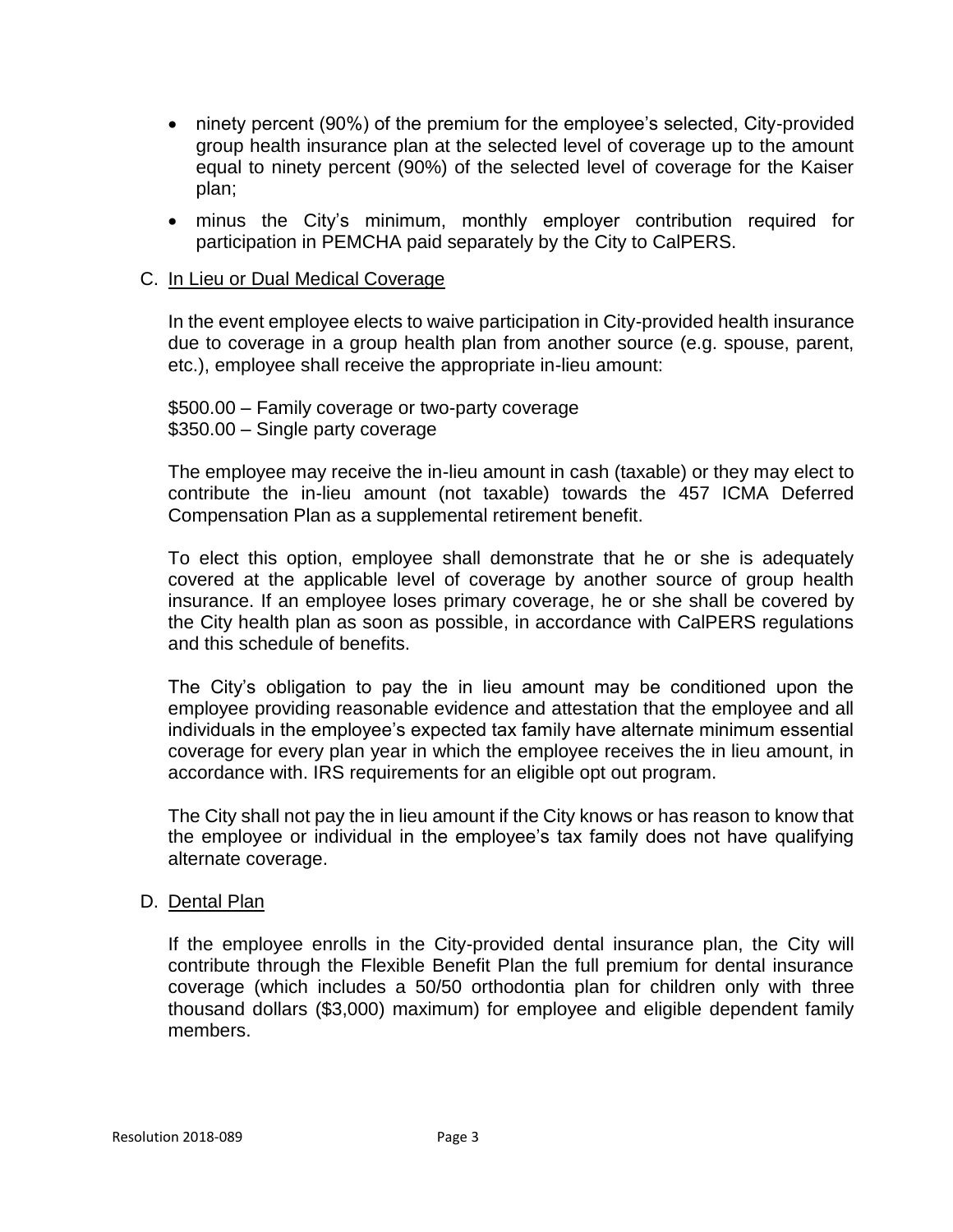### Reimbursable Expenses and Flexible Spending Account

The City provides a Flexible Spending Account (FSA), which allows employee to contribute a portion of regular earnings to pay for qualified dependent care and medical expenses before earnings are subject to payroll taxes, in accordance with IRS regulations.

The City will contribute to the Flexible Spending Account the amounts listed below based on the assumption that the following arrangement falls within the IRS guidelines:

\$450.00 for 1/1/18 through 12/31/18 \$450.00 for 1/1/19 through 12/31/19 \$450.00 for 1/1/20 through 12/31/20 \$225.00 for 1/1/21 through 06/30/21

### E. Proration

If the employee is authorized to work at a reduced schedule (at least thirty (30) hours per week or eighty percent (80%) of the normal work schedule) the employee shall receive prorated benefits, including vacation, sick leave, other leave, medical, dental, and vision premiums, in-lieu payout and other reimbursable expense amounts.

In-lieu medical and vision care and other reimbursable expense amount, including this Flexible Spending Account contribution, will be prorated.

In accordance with IRS regulations, any unused amounts contributed to the FSA shall not be reimbursed to employee should employee fail to submit proof of eligible reimbursable expenses during a calendar year. However, up to five hundred dollars (\$500) of unused amounts remaining at the end of a plan year in a health FSA may be paid or reimbursed to plan participants for qualified medical expenses incurred during the following plan year. All other unused amounts in an employee's FSA cannot be rolled over to the next calendar year.

#### F. Health Club

City shall pay 50% of the cost of the City Manager's individual membership in the local YMCA or similar health club, with such payments ceasing on the last day of employment.

#### **SECTION 3. EMPLOYEE ASSISTANCE PROGRAM**

The City will provide an Employee Assistance Counseling Program.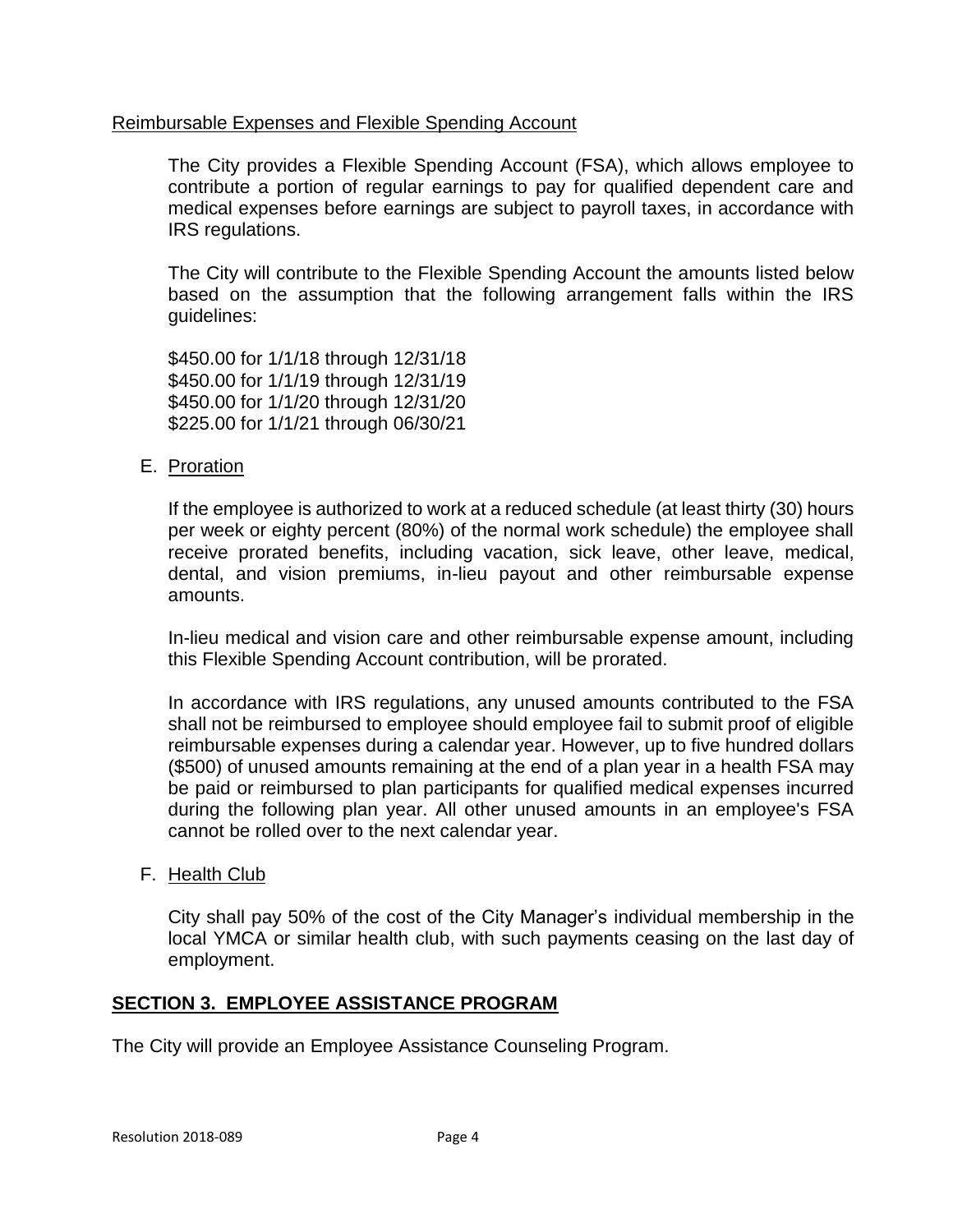## **SECTION 4. DISABILITY AND LIFE INSURANCE**

The City shall continue to provide a long term disability benefit for employee covering twothirds (2/3) of monthly salary up to a maximum amount specified by the plan, after a thirty (30) day qualification period.

The City shall pay premiums for a two hundred thousand dollars (\$200,000) life insurance policy for employee. An additional Life Insurance policy shall be made available to dependents of the employee, as mandated by the existing Life Insurance Program, at the total expense of the employee.

## **SECTION 5. VACATION**

## A. Accrual

Employee shall accrue vacation at the rate of 150 hours per year.

### B. Use of Vacation

The City Manager and City attorney, due to the needs of the service, may be unable to utilize said accrued vacation. Therefore, the City Manager and City Attorney shall be permitted to carry over any unused vacation.

In the event one or more municipal holidays fall within an annual vacation leave, such holidays shall not be charged as vacation leave, and the vacation shall be extended accordingly.

Should employee terminate employment, Employee shall be paid in a lump sum for all accrued vacation leave earned prior to the effective date of termination.

Should employee become ill or injured during his vacation, he may request that the time be deducted from his earned sick leave and the vacation period be rescheduled at a later date, or be extended.

#### C. Vacation Cash Out

Employees hired before July 1, 2017, with a minimum vacation accrual balance of one hundred fifty (150) hours may elect to convert between one (1) work day and one (1) work week (in accordance with the employee's assigned work schedule) of accrued, unused vacation leave to cash.

Employees hired on or after July 1, 2017 with a minimum of ten (10) years of service with the City of San Pablo, and with a minimum vacation accrual balance of one hundred fifty (150) hours, may elect to convert between one (1) work day and one (1) work week (in accordance with the employee's assigned work schedule) of accrued, unused vacation leave to cash.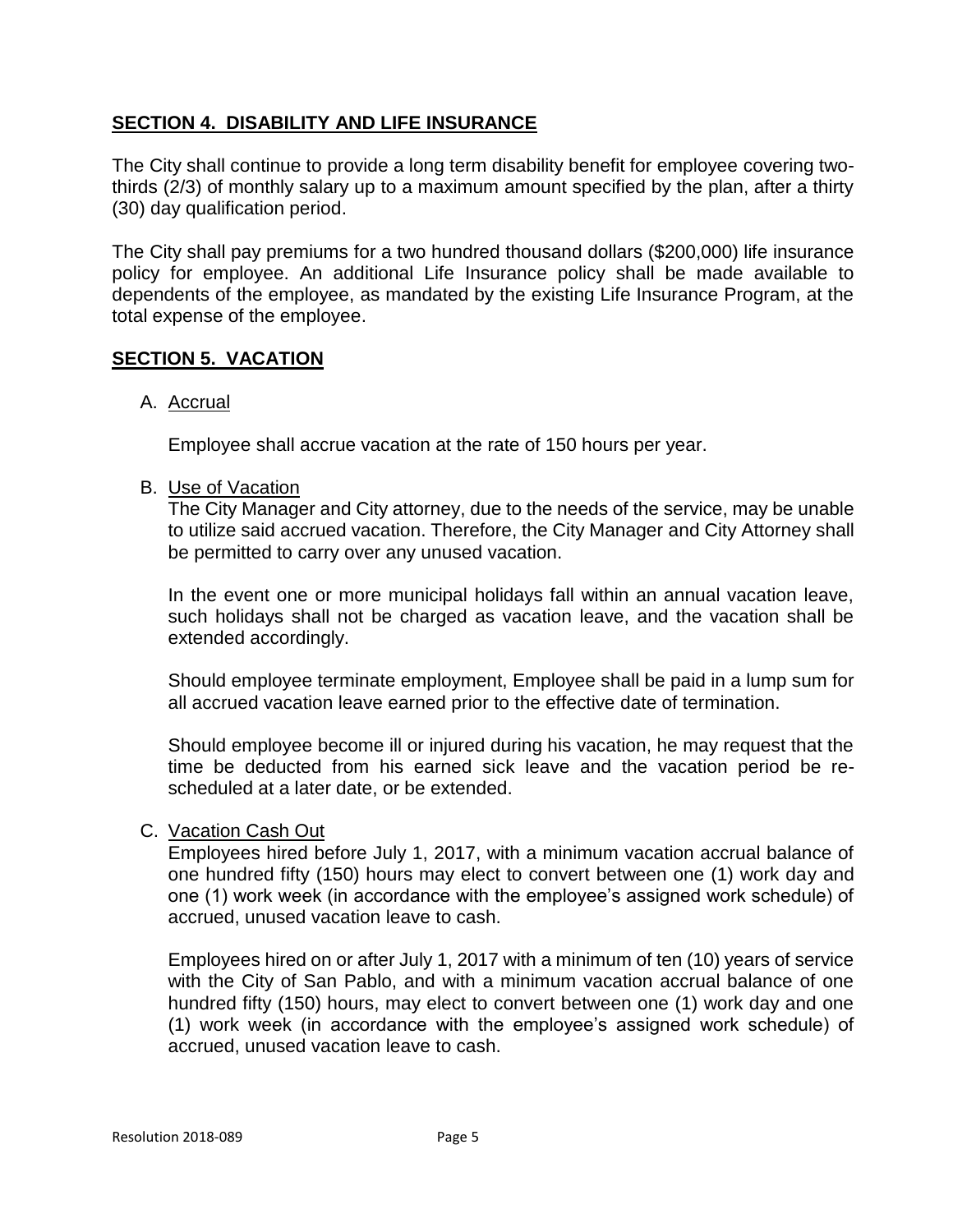Conversion shall be subject to an employee's irrevocable election, in December of the year prior to the cash-out, of hours to be accrued in the following year. In compliance with IRS code, employees must choose by the last business day of each year to elect or opt out of pay in lieu of vacation time off for the following year by using the Request for Pay in Lieu of Vacation Leave form. Payment of converted hours shall occur in the first pay period of the following fiscal year. Employees who did not elect pay in lieu of vacation time off by the last business day of the prior year will not be able to cash out any vacation in the following calendar year. All vacation cash outs will be taxed at the supplemental tax rate in accordance with IRS code.

If insufficient vacation hours exist to meet the annual pay in lieu election, only the remaining available elected vacation hours will be paid out.

# **SECTION 6. SICK LEAVE**

### A. Accrual

Sick Leave with pay shall be accrued at the rate of 7.5 hours per each calendar month of service.

Sick Leave shall not be considered as a privilege which employee may use at his/her discretion, but shall be allowed only for the purposes listed below.

Unused sick leave shall be accumulated at the rate of 96 hours per year, without a cap on accrual.

Employees who are authorized to work on a reduced work schedule shall accrue sick leave in the amount proportionate to the ratio of scheduled work hours of the standard workweek.

Employee shall be granted six days (45 hours) of sick leave upon commencement of service.

#### B. Usage

Employee shall be allowed sick leave pay on the following basis:

- 1. Absence from duty due to exposure to a contagious disease where a doctor requires quarantine;
- 2. Diagnosis, care, or treatment of an existing health condition of, or preventative care for, an employee or any of the following of the employee's family members: child of any age or dependency status; parent; parent-inlaw; spouse; registered domestic partner; grandparent; grandchildren; or sibling;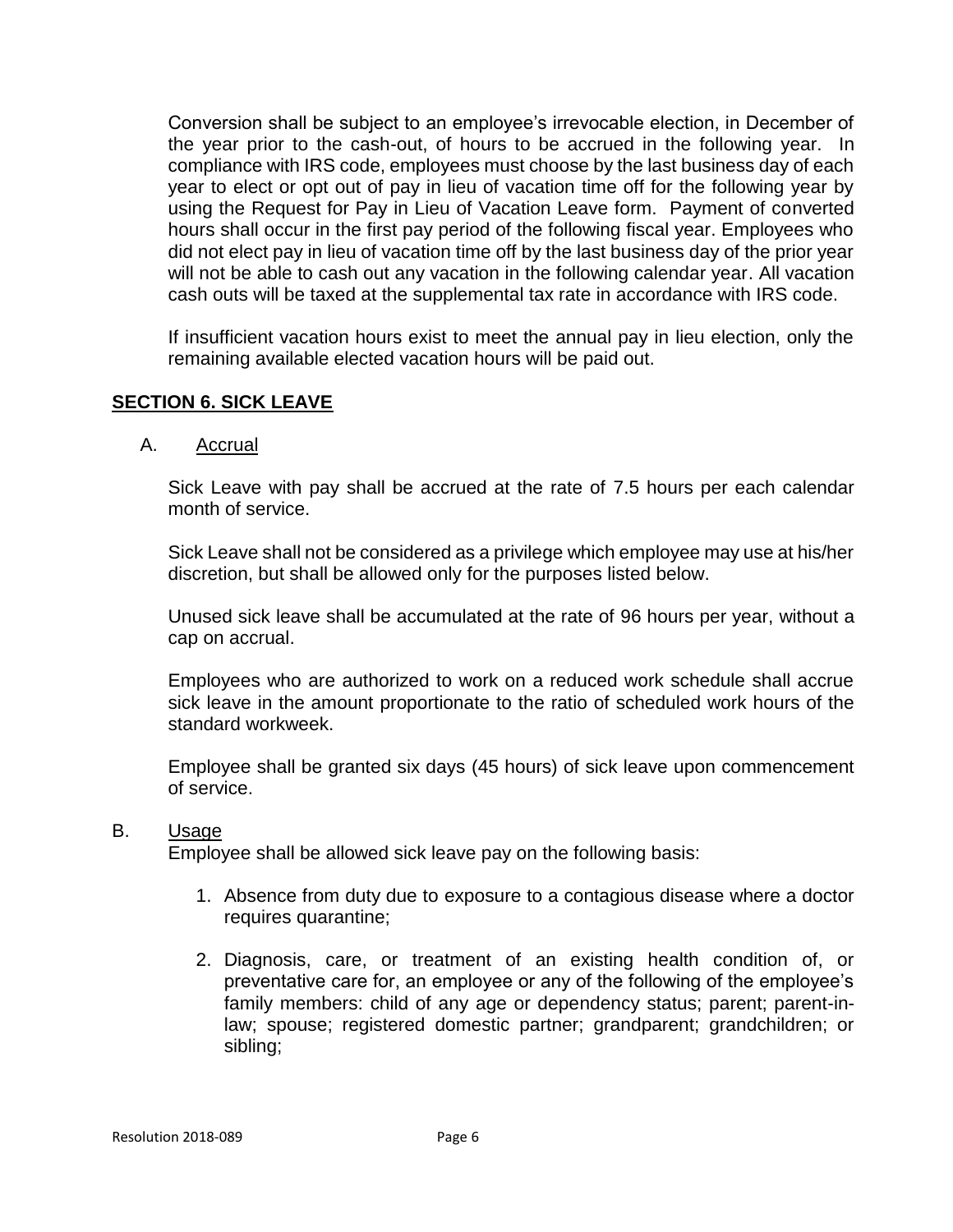- 3. For an employee who is a victim of domestic violence, sexual assault, or stalking to: a) obtain or attempt to obtain a temporary restraining order or other court assistance to help ensure the health safety or welfare of the employee or his or her child; or b) obtain medical attention or psychological counseling; services from a shelter; program or crisis center; or participate in safety planning or other actions to increase safety; and
- 4. Absence due to pregnancy disability, childbirth, or a medical condition related to pregnancy.

The right to benefits under the Sick Leave plan shall continue only during the period that the City employs the employee. This plan will not give any employee the right to be retained in the service of the City or any right of claim to sickness disability benefits after separation from the services of the City, and shall have no cash value at separation.

To request to use sick leave if the need for leave is foreseeable, an employee must give the immediate supervisor reasonable advance written or oral notice. If the need for sick leave is not foreseeable, the employee shall provide written or oral notice of the need for the leave as soon as practicable, If the employee is required to be absent on sick leave for more than one (1) day, the employee must keep the immediate supervisor informed each day as to the date the employee expects to return to work and the purpose of the leave.

Employees must provide a physician's certification for any sick leave absence that occurs after the employee has used twenty-four (24) hours, or three (3) work days' worth of sick leave, whichever is greater, that involves the illness of the employee or family member.

Employees who use paid leave to address issues related to domestic violence, sexual assault or stalking, and who cannot provide advance notice of their need for leave must provide certification of the need for leave within a reasonable time thereafter. In the event an employee is on sick leave for three days or longer, or in the event of family medical leave, excessive use of sick leave, or sick leave abuse, a supervisor may require a written physician's statement confirming that the employee's illness or disability prevents him or her from attending work, and the anticipated duration of absence. The City may require that an employee undergo a medical examination by a physician chosen by the City after an absence of twentyfour (24) hours, or three (3) work days, whichever is greater, to determine an employee's fitness for work after an absence from work due to a non-job related injury or illness. In the case of absence due to a contagious disease, the employee will be required to present a medical release before s/he may return to work.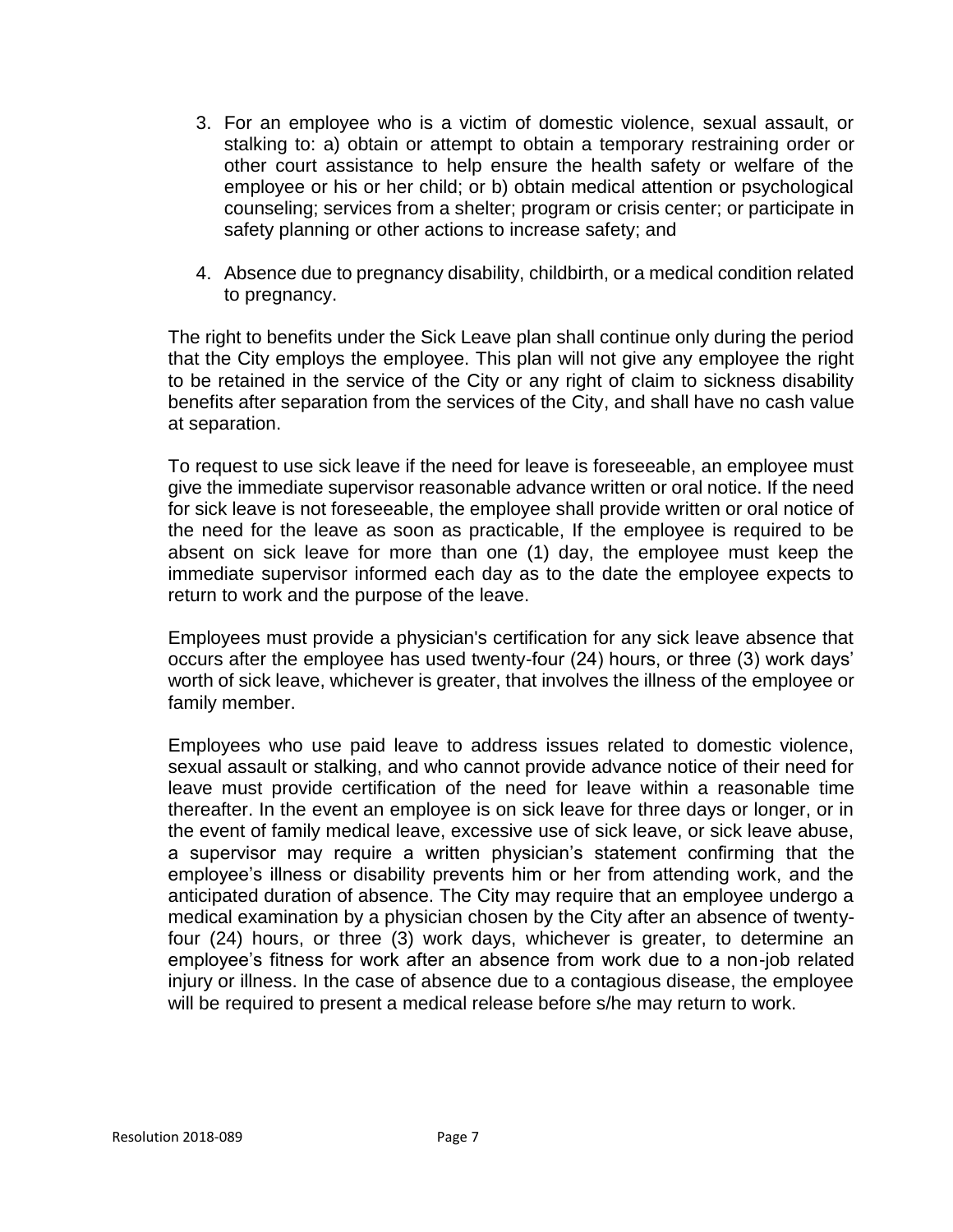Upon depletion of accumulated sick leave, employee may request leave of absence without any pay for a period not to exceed sixty (60) calendar days, subject to the approval of the City Council. If employee is unable to return to work at the end of this period, he must request further unpaid leave, which will be subject to the approval of the City Council. If further leave is granted, employee must notify the City of his intent to return to work, no later than every thirty (30) days. If further leave is not requested, employee may be subject to dismissal.

Time off for employee illness shall be charged to sick leave and not to vacation or administrative leave, unless, and until all available sick leave has been exhausted

# **SECTION 7. BEREAVEMENT LEAVE**

Upon death of an immediate family member (spouse or registered domestic partner and children/stepchildren (including foster children, legal wards, or children to whom the employee stands in loco parentis, regardless of age or dependency status), parents/ stepparents (including a foster parent or legal guardian of an employee or the employee's spouse or registered domestic partner, or a person who stood in loco parentis when the employee was a minor child), brothers, sisters, grandparents, mother/father in-law, and grandchildren); bereavement leave with pay for a period not to exceed one (1) full workweek, shall be granted. Employee shall inform the City of the name and relationship of the person who died.

# **SECTION 8. FAMILY CARE LEAVE**

City shall provide Family Care Leave and Pregnancy Leave in compliance with and in accordance with the Federal Family and Medical Leave Act of 1993 (FMLA), the California Family Rights Act of 1993 (CFRA), and California Pregnancy Disability Leave (PDL) provided under the Fair Employment and Housing Act.

# **SECTION 9. ADMINISTRATIVE LEAVE**

In recognition of the requirement that employee works in excess of a normal work week, including night meetings of the City Council, various Boards and Commissions and ad hoc committees, one hundred twelve and one-half (112.50) hours of administrative leave shall be granted at the beginning of the next fiscal year, and each fiscal year thereafter.

Any unused balance of Administrative Leave available as of 12:00 midnight, June 30th, shall be forfeited. Accrued, unused administrative Leave shall have no cash value and shall not be subject to cash out during or upon separation from employment.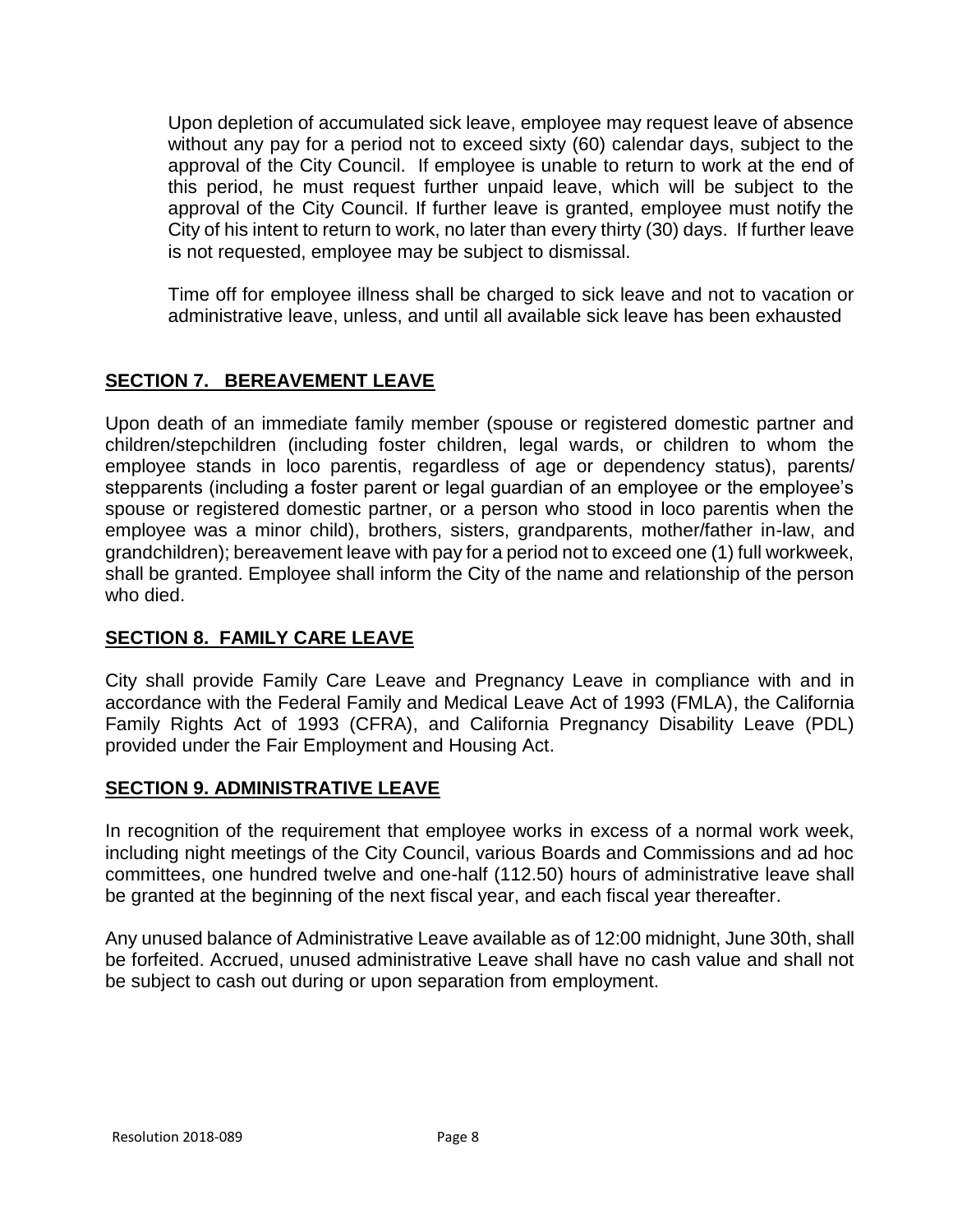# **SECTION 10. HOLIDAYS**

The following guaranteed Holidays shall be observed by the City:

January 1 - New Year's Day 3rd Monday in January - Martin Luther King's Birthday 3rd Monday in February - Washington's Birthday Last Monday in May - known as Memorial Day July 4 - Independence Day 1st Monday in September - known as Labor Day Second Monday in October - Known as Columbus Day November 11 - Veterans' Day 4th Thursday in November - Known as Thanksgiving Day Day after Thanksgiving Day December 24 - Day before Christmas Day (Christmas Eve Day) December 25 - Christmas Day December 31 - New Year's Eve

The value of each holiday shall be 9.375 hours.

In honor of Cesar Chavez, one floating holiday of 9.375 hours shall be credited to accumulated vacation time on each July 1<sup>st</sup>.

Should an observed holiday fall on a Friday, City offices will be closed on a Thursday.

The City reserves the right to close City department offices approximately between the Christmas and New Year holidays, with exact dates of the closure to be determined by the City Manager. Employees in departments affected by the closure may use vacation, Compensatory Time Off, Administrative Leave, or unpaid leave on the non-holiday closure days on which they are scheduled to work.

The holiday closure schedule will be provided to employees by October 1st for the following calendar year.

# **SECTION 11. RETIREMENT AND SURVIVOR BENEFITS**

A. PERS Contributions

Non-Safety Tier One Pension:

1. Formula: The City shall provide the full formula of two and one half percent (2.5%) at age 55 calculated on the single highest year for local miscellaneous members considered "classic" members of CalPERS.

Resolution 2018-089 Page 9 2. Member Contribution: Employee, in Non-Safety Tier One Pension, shall pay the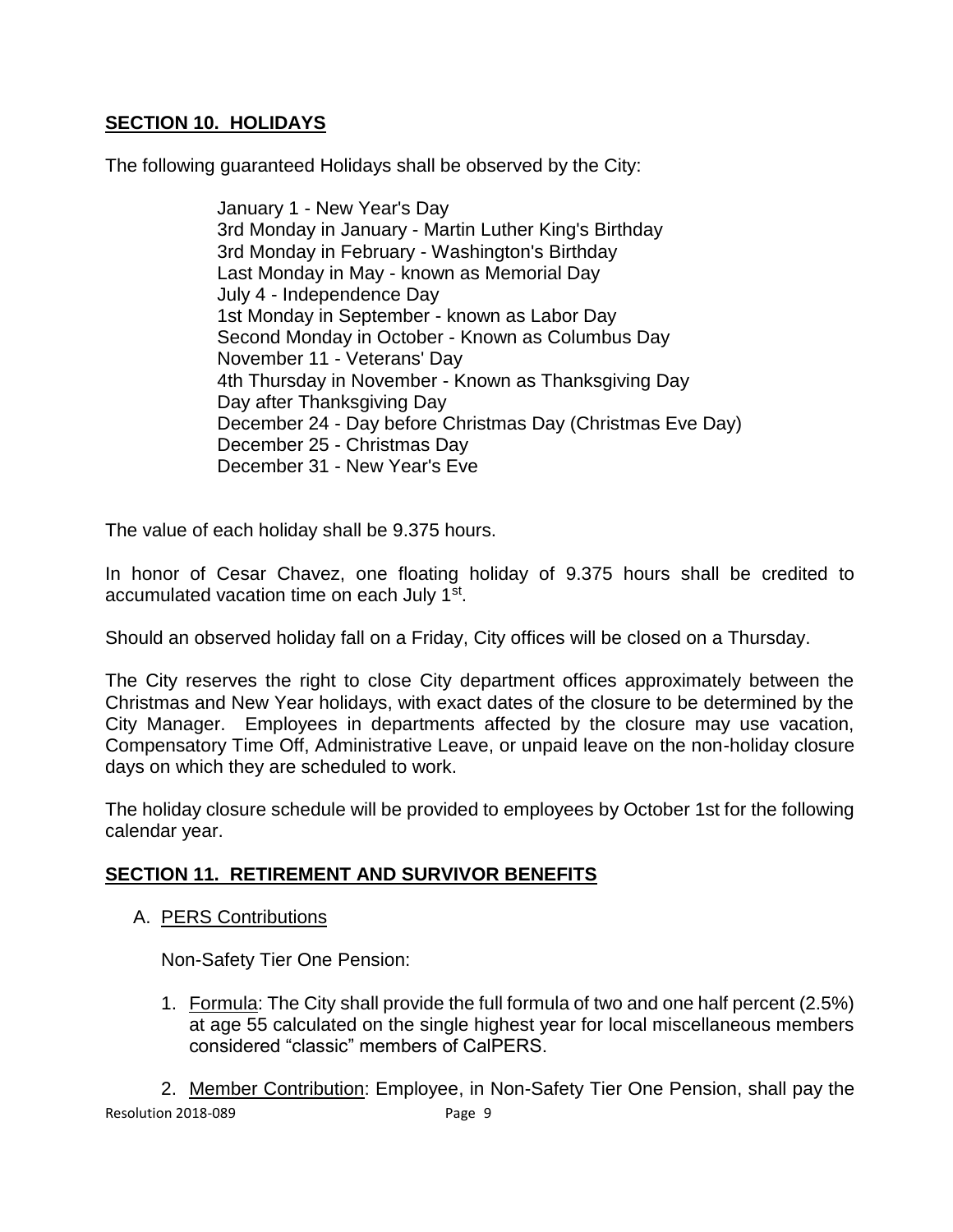statutory member contribution required by CalPERS, in addition to the cost share requirement described below.

- 3. Employee Cost Sharing: Employee, in Non-Safety Tier One pension, is required to pay two and three-tenths percent (2.3%) of reportable compensation toward the employer contribution for pension in accordance with Government Code Section 20516(a)-Employees Sharing Cost of Additional Benefits) for the pension formula enhancement to 2.5% at 55.
- 4. Survivor Benefits. The City shall provide the Third Level of 1959 Survivor's Benefit for Non-Safety Tier One and Tier Two employees, a benefit for survivors of the employee who is actively employed at the time of death.

## B. Retiree Health Savings Account

- 1. Employees, who retire under service retirement as regulated by the Public Employees' Retirement System, will receive medical coverage as specified by this section. The City shall pay the minimum monthly employer contribution as determined by CalPERS and required under Public Employees Medical and Hospital Care Act (PEMHCA) on behalf of each qualifying annuitant enrolled in CalPERS health insurance through the City.
- 2. Monthly Supplemental Allowance for Qualifying Employees:

In addition to paying on behalf of employee the minimum monthly employer PEMHCA contribution as determined by CalPERS, the City shall provide a monthly supplemental allowance to a Retiree Health Savings Account (RHSA) to employee if he/she retires under service retirement as regulated by the Public Employees Retirement System, in the following amount:

- a. The monthly supplemental allowance is limited to the cost of medical and dental plans for the level of coverage selected by the annuitant (1-party, 2 party, or family) which the employee is enrolled in at the time of retirement, less the City required minimum employer contribution paid directly to CalPERS on behalf of the qualifying annuitant.
- b. The allowance shall be increased if the cost of such plans increase. The annuitant shall receive only the amount for the plan and level of coverage selected at the time of retirement. Although nothing in this section shall prevent retiree from changing health plans, any such change in health plans shall not result in a higher monthly supplemental allowance.
- c. In the event that the qualified annuitant enrolls in a lower level of coverage within a City health insurance plan, the City's contribution shall be reduced to the cost of the lower level of coverage.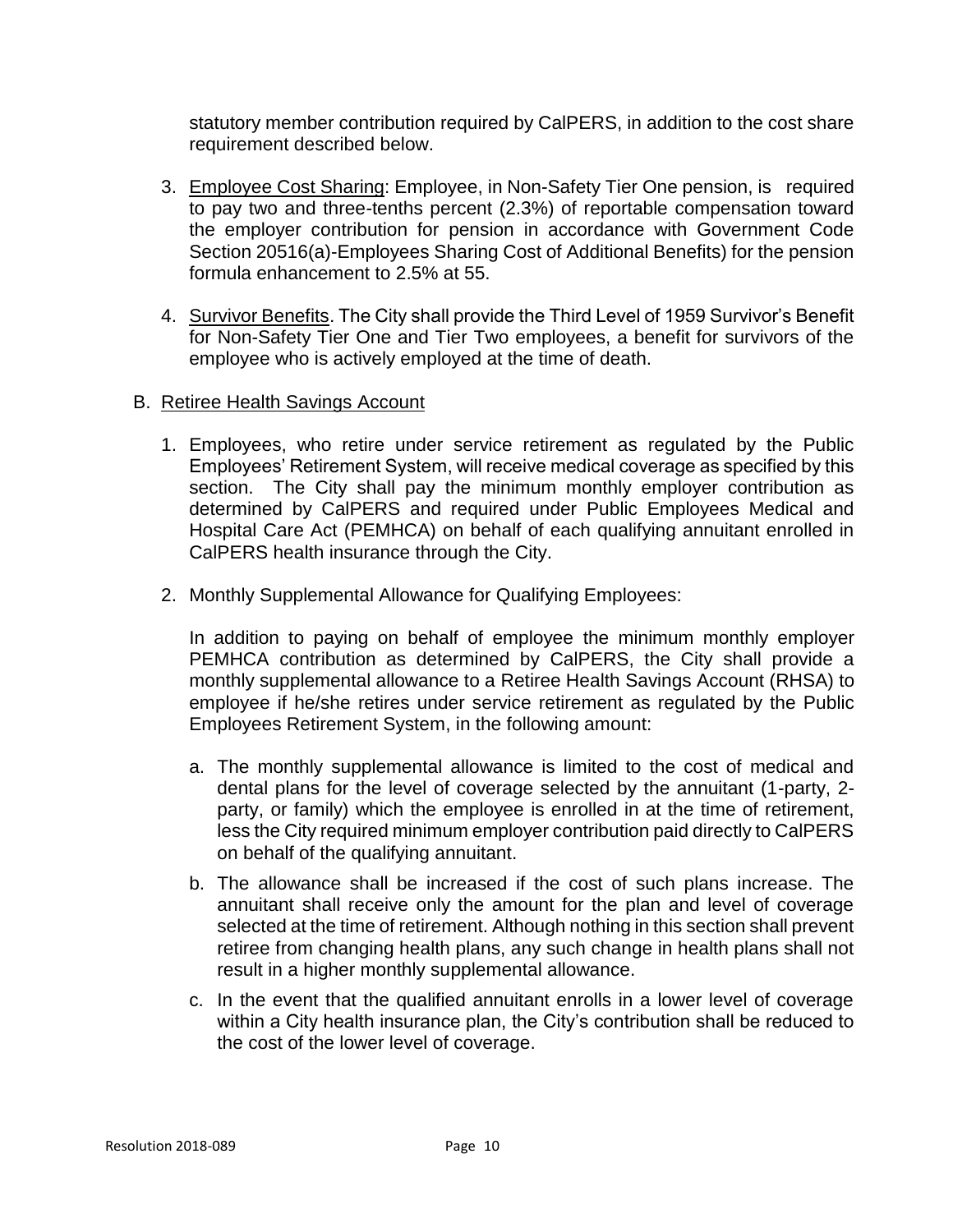- 3. To be eligible for the monthly supplemental allowance, retiree must meet the following conditions:
	- a. The City Manager shall have served with the City for at least five (5) consecutive years immediately prior to retirement, and must retire directly (within one hundred and twenty (120) days) following separation from City.
	- b. The City Attorney shall have served with the City for at least (10) consecutive years immediately prior to retirement, and must retire directly (within one hundred and twenty (120) days) following separation from City.
	- c. The employee shall have been enrolled in the City's medical and dental plans, for one (1) full year prior to retirement.
- 4. The City shall pay the monthly supplemental allowance for life of retiree, or if retiree has died, to the retiree's spouse or registered domestic partner. For these purposes, the retiree's spouse/registered domestic partner is defined as the individual that the retiree is married to or in a registered domestic partnership with at the time of application for retirement, unless subsequently divorced or partnership dissolved. It shall be the responsibility of the retiree to notify the City for any marital status change (e.g. death of a spouse, divorce, legal separation, etc.) at which point coverage for the spouse or registered domestic partner shall cease. The City reserves the right to collect the amount over and above the monthly supplemental allowance issued to the retiree, due to failure on the part of the retiree to notify the City regarding the change in marital status. The City shall collect said amounts under the normal collection process which may include utilization of a collection agency and/or Small Claims Court, or any legal administrative remedy. If the retiree remarries, the monthly supplemental allowance will not increase to include the cost of the new spouse, registered domestic partner, or family.

The City shall pay the Monthly Supplemental Allowance to the HRA for the annuitant until any of the following conditions occur:

- a. retiree receives medical coverage from another source (e.g. other employment, spouse), or
- b. retiree dies.

The City's obligation to pay the monthly supplemental allowance is conditioned upon a signed declaration under penalty of perjury, by the retiree and/or spouse or registered domestic partner on a form provided by CalPERS once each year, that confirms the retiree's and/or spouse or registered domestic partner is not enrolled in medical or health insurance coverage or in-lieu payments from another source during that same time period.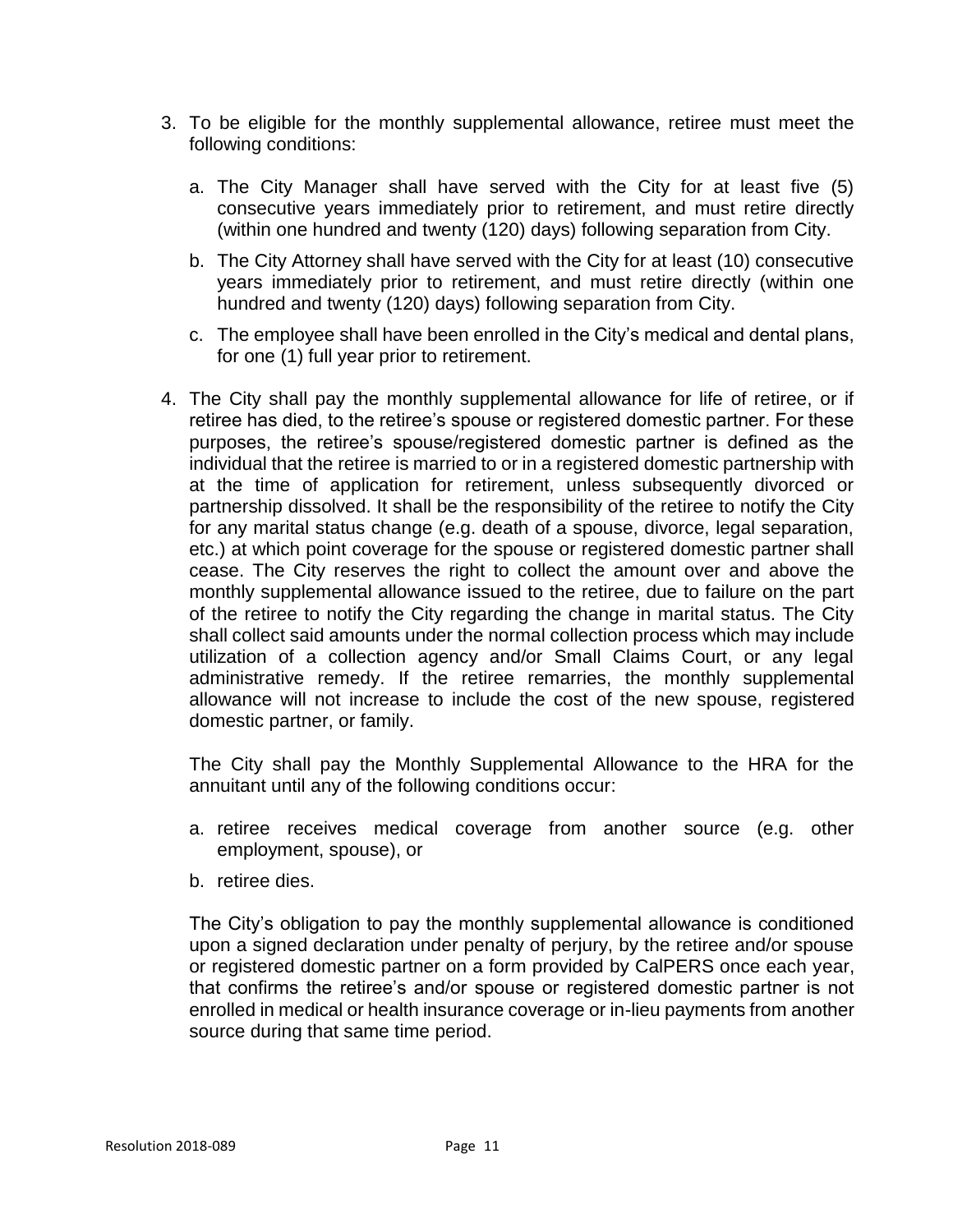To receive the monthly supplemental allowance for the calendar year of retirement, the retiree must file an initial eligibility form with the City at the time and in the manner prescribed by the City. For each subsequent calendar year, the retiree must file an eligibility form with the City by November 30th of the preceding year or at a later date prescribed by the City. City will terminate the monthly supplemental allowance until such time the declaration is received. The supplemental allowance shall resume on a prorated basis upon receipt of the required declaration. No retroactive payments shall be made.

Should retiree lose coverage from the other source (employment, spouse), the monthly supplemental allowance will resume upon receipt of the required declaration, and will continue only until any of the above listed events (a-b) occur.

The Monthly Supplemental Allowance is subject to applicable Federal and State Income Tax regulations.

# **SECTION 12. COST OF LIVING INCREASES AND LONGEVITY**

- A. Effective July 1, 2018, there will be a three percent (3%) cost of living increase.
- B. The employee shall receive longevity pay based on years of service with the City, as follows:
	- 1. Upon completion of fifteen (15) years of continuous service with the City of San Pablo, the employee shall receive an additional three percent (3%) of base salary as a longevity incentive.
	- 2. Upon completion of twenty (20) years of continuous service with the City of San Pablo, the employee shall receive an additional two percent (2%) of base salary for a total of five percent (5%) base salary as a longevity incentive.
	- 3. Upon completion of twenty-five (25) years of continuous service with the City of San Pablo, the employee shall receive additional two percent (2%) of base salary for a total of seven percent (7%) base salary as a longevity incentive.

# **SECTION 13. CELL PHONE STIPEND**

Employee shall receive a monthly cell phone stipend in the amounts set forth in the City's cell phone stipend policy.

NOW THEREFORE, BE IT FURTHER RESOLVED that this Resolution is effective July 1, 2018, and supersedes the Schedule of Benefits established by Resolution 2017-160 and that the City Council of San Pablo authorizes implementation of the Schedule of Benefits as set forth above in addition to the benefits included in the current, individual employment agreements for the City Manager and City Attorney respectively.

\* \* \* \* \* \* \*